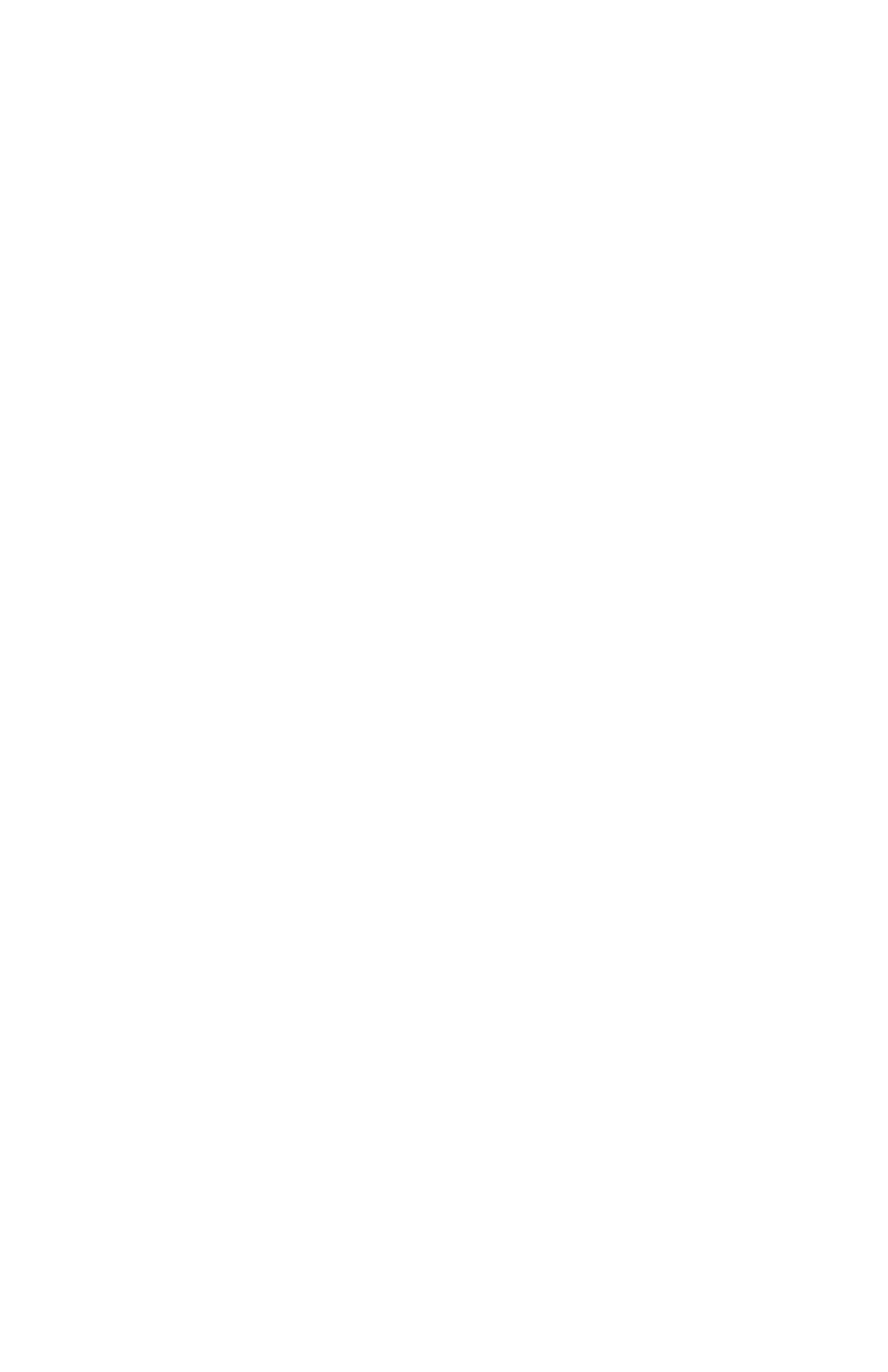#### **TITLE 42**

# **CHAPTER 13**

#### **LATERAL DITCH WATER USERS' ASSOCIATIONS**

#### **42-1301. ORGANIZATION -- OFFICERS -- RULES.**

When three (3) or more parties each own or possess and control land with appurtenant water rights which each are entitled to receive from the same point or points of delivery in a canal or reservoir, or from the same point or points of diversion from waters of the state, to be conveyed to their respective premises for any distance through the same lateral or distributing ditch or laterals or distributing ditches that are not operated and maintained by an irrigation district, canal company or other water delivery organization, such parties shall be members of and shall constitute a water users' association known as "Lateral Water Users' Association." Such water users' association may meet and organize at any time after thirty (30) days after this chapter shall take effect, and shall meet annually thereafter between January 1 and the last Monday in March of each year, at the call of the secretary of such association, said secretary to give ten (10) days' notice by mail of such annual meeting; provided that if for any reason the secretary should fail to call a meeting, then the annual meeting of such association shall be held on the last Monday in March of each year. At such annual meetings each water user shall be entitled to one (1) vote in person, for each inch and a fractional vote for each fraction of an inch of water which such water user is entitled to receive from such laterals, and a corporation shall vote by one (1) of its officers designated by it. Such association shall organize by the election of a chairman, vice-chairman and a secretary-treasurer, which officers shall also constitute the board of directors of such association, and shall hold office for one (1) year and until their successors are elected. Such association at the annual meeting shall also elect a manager of said lateral or laterals to be known as "lateral manager" for the succeeding season and shall fix the compensation of said manager, and of all officers. Such association may adopt such rules and regulations for the management of said lateral or laterals or distributing ditch or ditches and the delivery of water therefrom as they deem best, and may, by majority vote, if it be deemed for the best interests of the association, combine one (1) or more laterals and abandon laterals not in use, and do any and all things not in conflict with the provisions of this chapter or the laws of this state wherein the best interests of the association will be furthered.

### **42-1302. LATERAL MANAGER -- ELECTION – DUTIES.**

Should any water users' association at its annual meeting fail to elect a lateral manager or fix his compensation such lateral manager may be elected by the board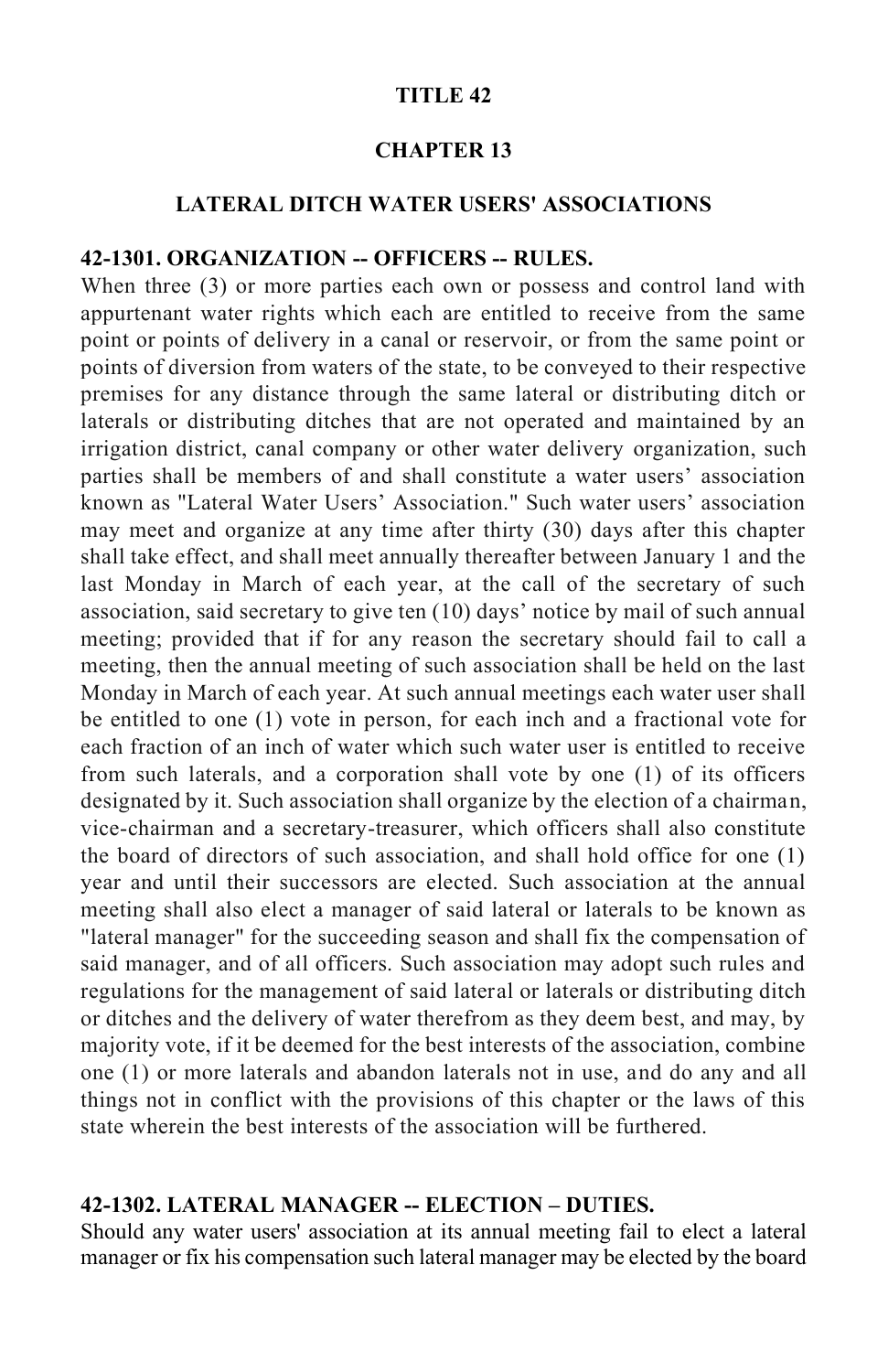of directors of such association, who may also fix his compensation. The manager of any lateral shall, in addition to the duties prescribed by the association, perform all duties fixed for such lateral manager under the provisions of sections 42- 907 and 42-910, [Idaho Code,] except as modified by this chapter.

# **42-1303. LATERAL DITCHES -- REPAIRS, IMPROVEMENTS, AND MAINTENANCE – ASSESSMENT OF COSTS.**

The operation, improvement, repair and maintenance of any such lateral or distributing ditch shall be under the direction of the directors of the association. Following the association's annual meeting, the association's directors and the lateral manager shall examine the lateral or laterals or distributing ditch or ditches, and prepare an estimate of the total cost to operate, repair, improve and maintain the lateral or laterals or ditch or ditches to properly deliver water to the water users' lands during the succeeding season, including the compensation of officers and lateral manager. Such total cost shall be assessed to each water user either (1) in the proportion which the quantity of water the water user is entitled to receive from such lateral or ditch bears to the total quantity of water which all association water users are entitled to receive therefrom, or (2) if the water user's land consists of a lot or lots within a city or village, then the assessment may be made upon the basis of each lot, the same to be uniform upon lots of the same size.

# **42-1304. ASSESSMENTS -- NOTICE -- PENALTIES FOR DELINQUENCY.**

On or before the fifteenth day of April in each year the secretary of the association shall notify each water user of the amount assessed against him for that year as herein authorized, and the same shall be due and payable on the first day of May of each year and if not so paid on or before the fifteenth day of June of such year, a penalty of ten per cent (10%) shall be added thereto, and the total amount due shall then draw interest at the rate of ten per cent (10%) per annum from said fifteenth day of June of such year until paid.

# **42-1305. DELINQUENT USERS NOT ENTITLED TO WATER.**

No water user shall be entitled to demand or receive water from said lateral whenever any such assessment is due and unpaid, and the lateral manager shall not distribute any water to such water user while delinquent in such payment except upon order of the board of directors of the association who shall have authority to cause such water to be delivered: provided, the water user shall give such security for the payment of such assessment against him as shall be required by the board of directors.

# **42-1306. COLLECTION AND DISBURSEMENT OF FUNDS.**

The lateral manager shall collect all assessments so made and pay the same to the secretary-treasurer taking his receipt therefor. The secretary-treasurer of this association shall keep the funds of the association in the name of the association and shall draw warrants or checks thereon to pay the costs and expenses of the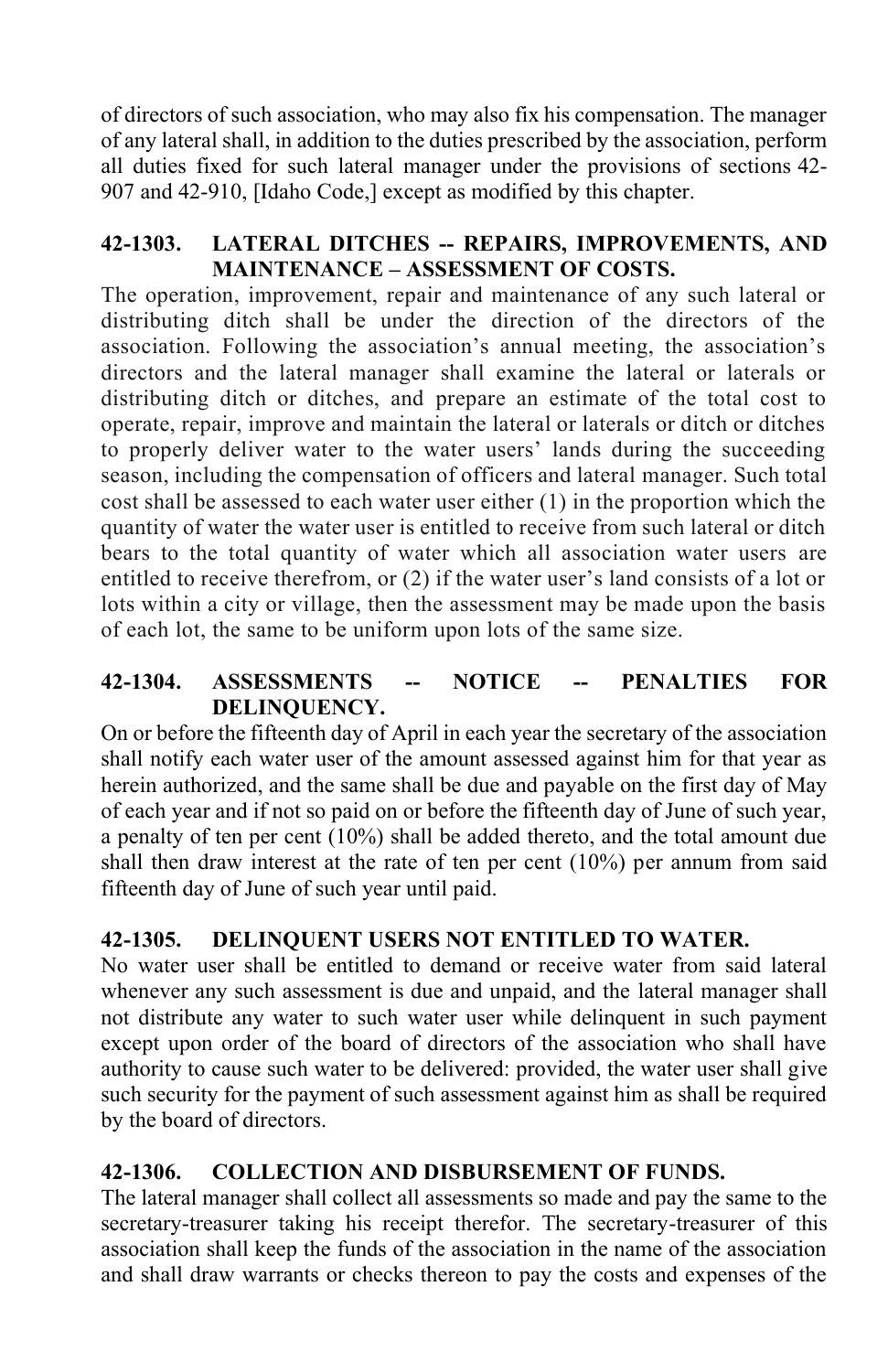management of said lateral as herein provided for upon the order of the board of directors, and shall perform such other duties as the association may prescribe.

# **42-1307. ACTION FOR ASSESSMENT – ATTORNEYS' FEES.**

In case any assessment, as herein provided for is due and unpaid the association may sue to collect the same, in the name of its secretary-treasurer as such, in any court of competent jurisdiction, and in addition to the amount due including all penalties and interest, and all costs incurred in said action, may collect a reasonable attorney's fee in such action to be fixed by the court.

# **42-1308. APPOINTMENT OF LATERAL MANAGER BY DIRECTOR OF DEPARTMENT OF WATER RESOURCES.**

(1) In the event that the water users or the board of directors of any lateral or ditch association do not meet and elect a lateral manager as provided for in this chapter or a lateral manager is not selected as otherwise provided by law, then, the director of the department of water resources may appoint and fix the compensation of a lateral manager, upon the written petition of a water user alleging that water is not being apportioned and distributed properly among the users from the ditch or lateral and that the rights of the water user are being injured thereby.

(2) If the water users also have failed to elect association officers, the lateral manager appointed by the director may exercise the duties of the association officers, including the making and collection of assessments, but not the borrowing of money, as is necessary to achieve the proper allocation and distribution of water from the ditch or lateral and without regard to the statutory dates for the performance of these duties.

(3) The lateral manager appointed by the director shall hold office only for the period of time fixed by the order of appointment and in no event beyond the remainder of the year in which appointed.

(4) If the lateral is located within a water district established pursuant to chapter 6, title 42, Idaho Code, the director shall advise the district watermaster of the receipt of the petition and invite the watermaster to make recommendations concerning the need for appointment of a lateral manager and the person to be appointed.

(5) Upon receipt of a petition filed pursuant to subsection (1) of this section, the director shall make a reasonable effort to provide written notice of the petition to any irrigation district, canal company, or other water distribution entity that supplies water to the lateral, and to all persons having rights to the use of water from the lateral. Except in the case of serious threat of imminent injury to person or property, the director shall allow fourteen (14) days for written response to the petition.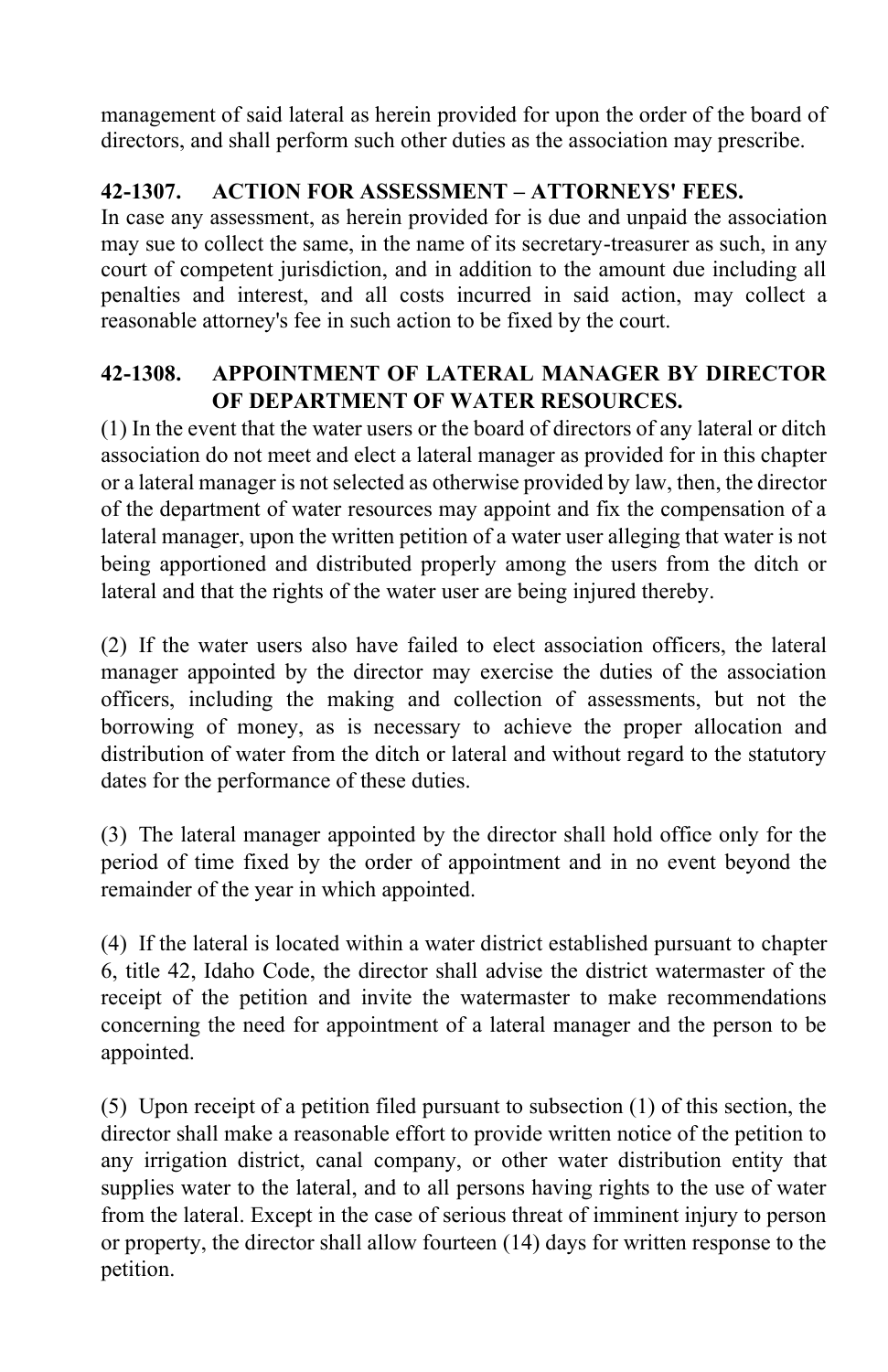(6) Based upon a review of the petition, the responses thereto, the recommendations of the watermaster, if any, and any investigation by the department of water resources, the director shall issue an order with findings either appointing a lateral manager or declining to appoint a lateral manager. Any person aggrieved by the order of the director shall be entitled to request a hearing before the director pursuant to section42-1701A, Idaho Code.

# **42-1309. ASSOCIATION AUTHORIZED TO BORROW MONEY, MORTGAGE OR PLEDGE ASSETS.**

Lateral ditch water users' associations are expressly authorized to borrow money from any private or governmental source, to be repaid over a period of years, and to levy assessments over such period of years for the purpose of repaying said loan, and they are also authorized and empowered to mortgage and/or pledge any of the assets of said associations as security for said loan; providing, however, that before any money can be borrowed or any mortgage or pledge can be made and entered into, all members of said association shall be notified of an election by two (2) weekly publications in a legally authorized newspaper, as defined in section 60-106, Idaho Code, within the county in which the association is located, said notice to provide that an election is being called to determine whether or not the association shall be authorized to borrow money and mortgage and/or pledge its assets, and shall also state the date, time and place of said election, which shall be held within ten days after the date of the last publication of said notice.

If a majority of the total outstanding shares shall vote at said election in favor of borrowing said money and mortgaging and/or pledging said assets, then said association, through its president and secretary, shall be authorized to borrow said money and mortgage and/or pledge its assets.

# **42-1311. AMOUNT AND LIEN OF ASSESSMENTS.**

The amount assessed against each water user, together with any penalties and interest, shall be a lien upon the water user's land that is entitled to receive water from the point or points of delivery in the canal or reservoir, or from the point or points of diversion from waters of the state, that supplies the association's lateral or ditch. The lien shall be recorded and collected in accordance with subsections (2) through (5) of section 45-810, Idaho Code, governing homeowner's association liens, except that the lien may be continued in force for a period of time not to exceed three (3) years and may be extended not to exceed three (3) additional years. The lien provided for in this section shall have priority according to its date of recordation, except as to other liens described in titles 42 and 43, Idaho Code.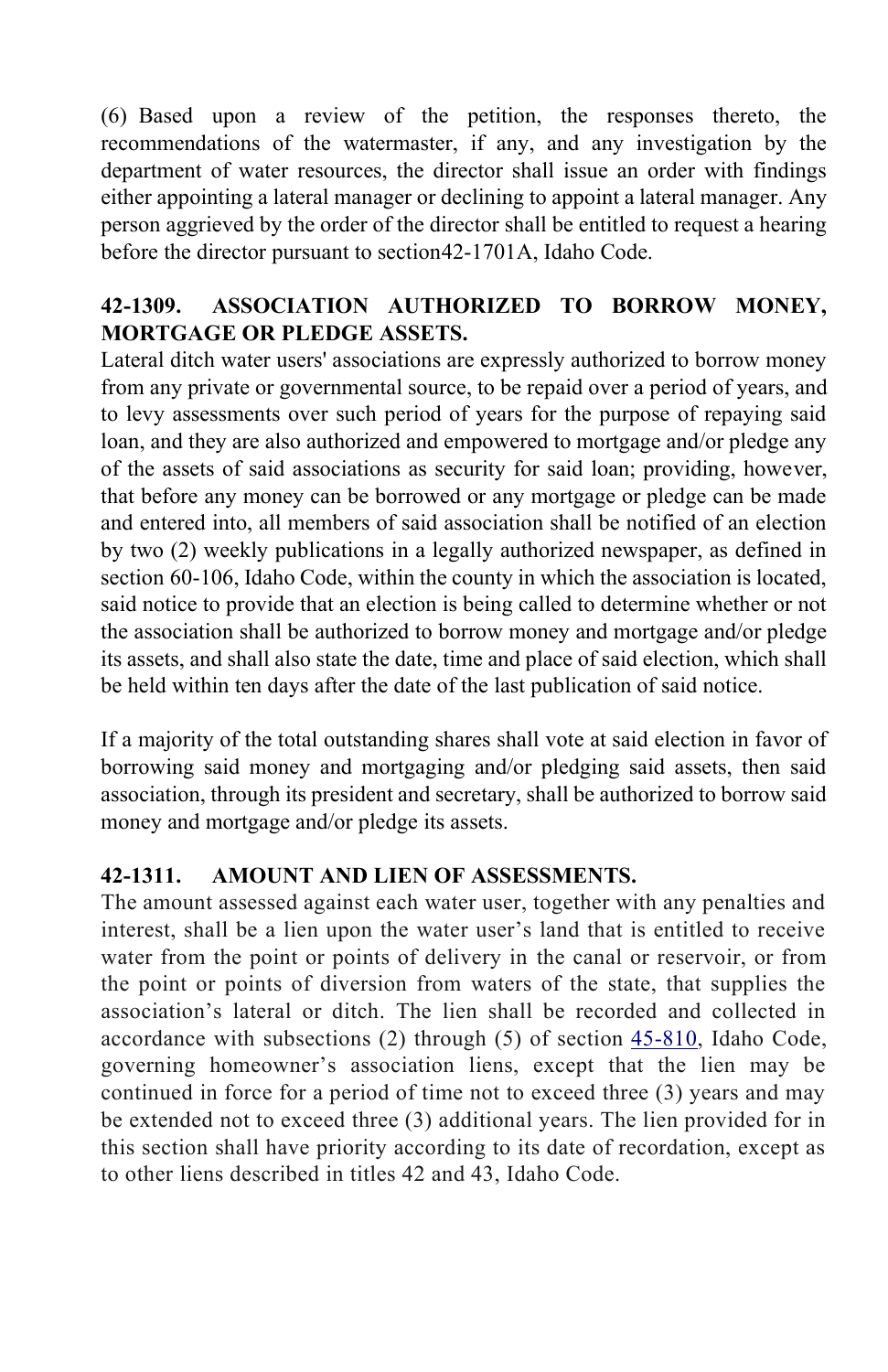# **42-1312. WITHDRAWAL FROM LATERAL WATER USERS' ASSOCIATION.**

A water user may withdraw from the association by providing written notice and proof that the water user's land is no longer entitled to receive water from the point or points of delivery in the canal or reservoir, or from the point or points of diversion from waters of the state, that supplies the association's lateral or ditch. Withdrawal shall not affect any lien recorded against the water user's land pursuant to section 42-1311, Idaho Code, prior to withdrawal.

#### **42-1313 WATER USER DEFINED.**

As used in this chapter, "water user" means each person or entity that is a member of a lateral water users' association because they own or possess and control land that is entitled to receive water from the point or points of delivery in the canal or reservoir, or from the point or points of diversion from waters of the state, that supplies the association's lateral or ditch.

# **TITLE 42**

# **CHAPTER 9**

# **DISTRIBUTION OF WATER TO CONSUMERS**

# **42-901. APPOINTMENT OF WATERMASTER – APPOINTMENT BY COURT.**

It shall be the duty of those owning or controlling any ditch, canal or lateral to appoint a superintendent or watermaster, whose duty it shall be to measure the water from such ditch, canal or lateral through the outlet of those entitled thereto, according to his or her pro rata share: provided, that any vicinity or neighborhood, the inhabitants of which use the waters of any ditch, canal or lateral for the purpose of irrigation, or have or claim a common right to the waters of any ditch or lateral for such purposes, provided the waters so claimed or used have not been allotted to the individual users thereof, shall constitute a water district.

Any one or more of said joint owners so using the water of any ditch, canal or lateral as aforesaid, when the appointment of a watermaster can not be agreed upon, may petition the judge of the district court in whose district the ditch, canal or lateral may be located for the appointment of a watermaster for said ditch, canal or lateral, and shall set forth in said petition the facts of his or her ownership in said ditch, canal or lateral; the ownership and interest of all other joint owners; the location and length of said ditch, canal or lateral, and requesting said district court to appoint a watermaster to take charge of the same. Upon due notice being given to all of the water users under said ditch, canal or lateral, and after hearing before said court, it shall be the duty of the judge of said district court if he deem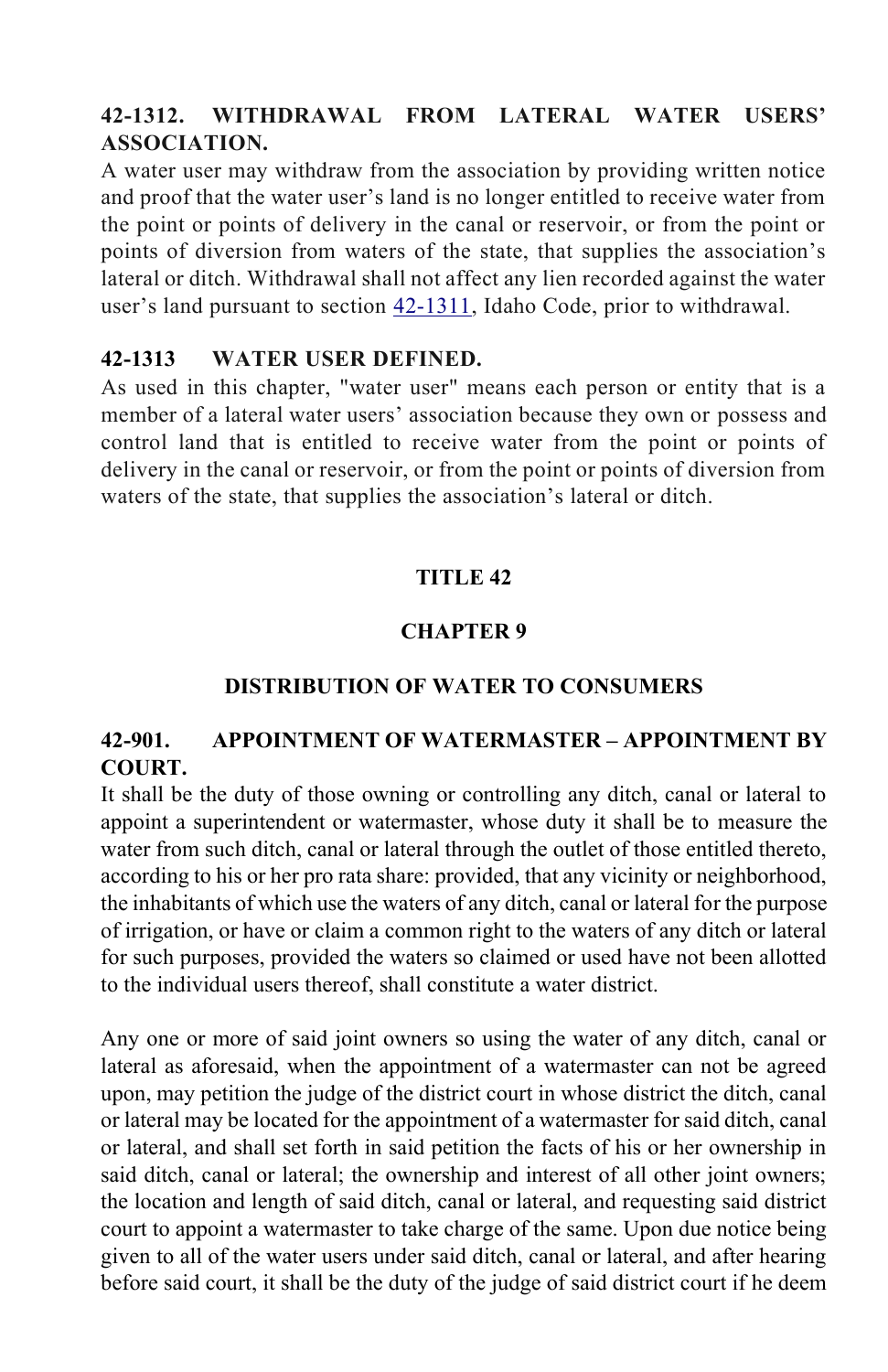it necessary or equitable in order that the rights of all water users under said ditch, canal or lateral may be protected, to appoint a watermaster for the ditch, canal or lateral described in the petition. Said watermaster to receive such compensation as the court in his judgment may deem adequate, and shall be paid in the same manner as is provided for the payment of watermasters under chapter 5 [6] of this title, and shall perform the same duties and have the same power and authority as other watermasters appointed or elected in accordance with the provisions of this code.

#### **42-902. INJURING DITCH OR HEADGATE – TRIPLE DAMAGES.**

Any person who, without the consent of the watermaster of the district, diverts any water from the ditch or channel where it was placed, or caused, or left to run by the watermaster or his deputies, or who shuts or opens any ditch, gate or dam with intent so to divert any water, and thereby deprive any person of the use of the same during any part of the time he is entitled to such use, or who, without the consent of the watermaster, cuts any ditch or the banks thereof, or breaks or destroys any gate or flume, is liable in a civil action to any person injured thereby in three times the actual damage sustained in consequence of any such wrongful act or acts.

# **42-903. HEADGATES AND MEASURING DEVICES – WATER COMPANIES TO FURNISH.**

Any person, association or corporation delivering or distributing water under any fixed annual charge or rental shall provide the necessary gates and measuring devices to render possible and practicable a measurement of the quantity of water being delivered to any consumer (or number of consumers using a common lateral or distributing ditch); and the price charged for the annual use of the water so distributed shall be in proportion to the quantity of water delivered from the works of such person, association or corporation. Such measuring devices shall be of such a character, and provided with such gauges or scales, that the quantity of water being delivered at any time can be ascertained by inspection; and shall be of such general plan as shall meet with the approval of the department of water resources, which shall inspect any such devices whenever possible to ascertain their character, and the department shall furnish such general information and instructions to any consumer, or the watermaster of any number of consumers of water, as may be necessary to enable him to ascertain the quantity of water flowing through any such measuring device.

#### **42-904. DIVISION OF LAND INTO CLASSES BY PRIORITY.**

When any ditch, canal or reservoir delivering or distributing water to several users has one or more rights or priorities by reason of enlargements made from time to time, the right of the land being irrigated by such works shall be divided into classes; rights of the first class belonging to those lands reclaimed between the dates of the first and second priorities or rights of such works; rights of the second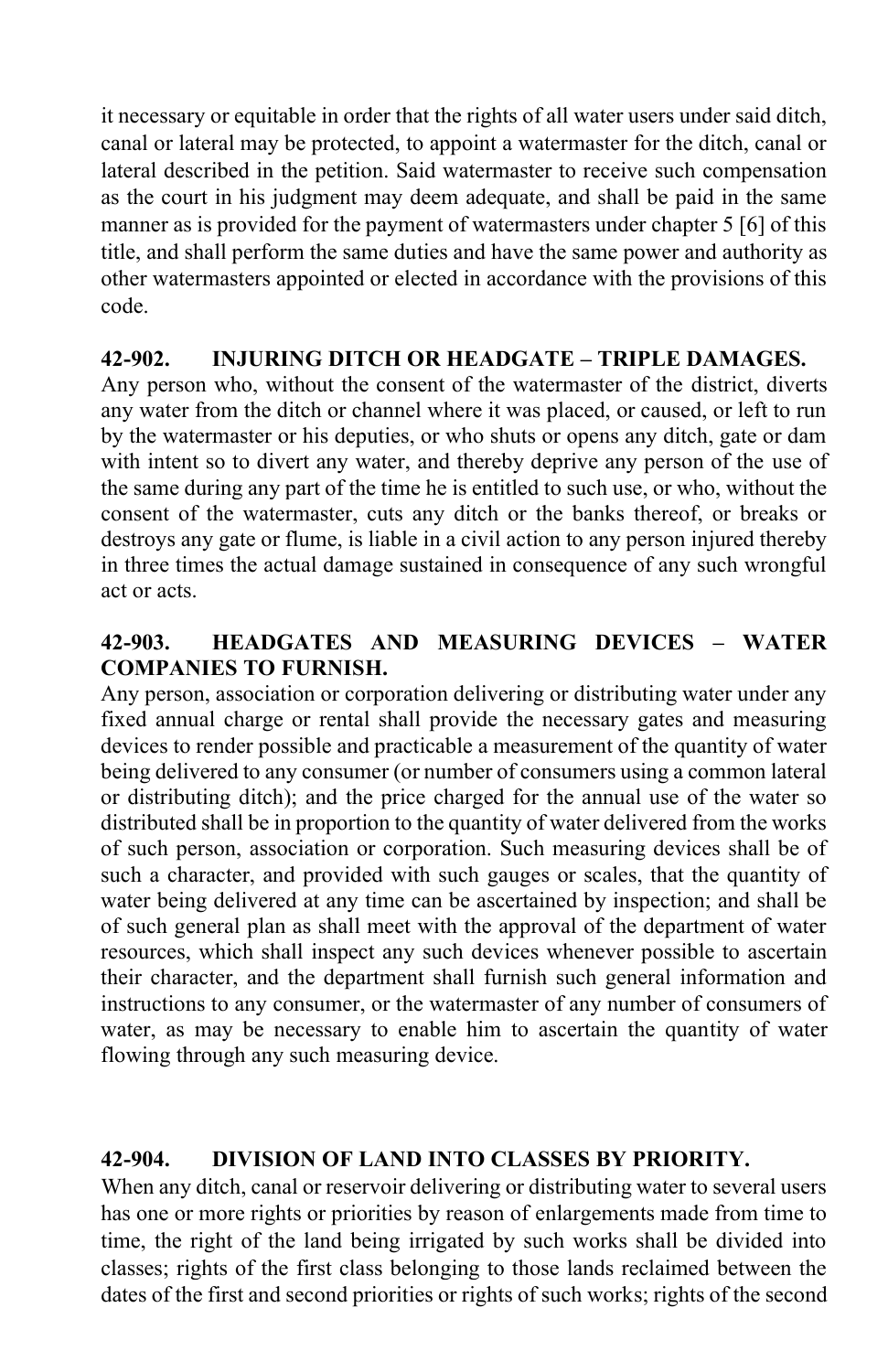class belonging to those lands reclaimed between the dates of the second and third priorities of such works; rights of any other class being determined in like manner; but all the rights belonging to the same class shall be equal and subject alike to the regulations of their respective class.

# **42-905. POINT OF DELIVERY.**

Any person, association or corporation which may contract to deliver a certain quantity of water to any party or parties, shall deliver the same to such party or parties, together with a reasonable and necessary allowance for loss by evaporation and seepage, at some convenient point on the main ditch, canal or reservoir of said person, association or corporation, or on any branch or lateral thereof belonging to the owner or owners of such ditch, canal or reservoir.

# **42-906. AMOUNT AND LIEN OF RENTAL OR MAINTENANCE.**

The amount to be paid by said party or parties for the delivery of said water, which amount may be fixed by contract, or may be as provided by law, is a first lien upon the land for the irrigation of which said water is furnished and delivered. But if the title to said tract of land is in the United States or the state of Idaho, then the said amount shall be a first lien upon any crop or crops which may be raised upon said tract of land, which said lien shall be recorded and collected as provided by law for other liens in this state. And any mortgage or other lien upon such tracts of land that may hereafter be given shall in all cases be subject to the lien for price of water as provided in this section.

# **42-907. DUTIES OF CONSUMERS -- APPOINTMENT OF MANAGER OF DISTRIBUTING LATERAL.**

Where two (2) or more parties take water from said ditch, canal or reservoir at the same point, to be conveyed to their respective premises for any distance through the same lateral or distributing ditch, such parties shall, on or before April first of each year, select some person to have charge during the succeeding season of the distribution of water from such lateral, whose duty it shall be to ascertain and see that the amount of water to which each of the parties interested is entitled is properly apportioned and distributed. It shall be his further duty to see that the said person, association or corporation, contracting to furnish such water shall deliver the amount as provided in section 42-905, [Idaho Code,] and in case of dispute between such person and the said person, association or corporation as to the quantity of water to be delivered, or the amount actually delivered, the matter shall be referred to the department of water resources. The parties entitled to said water shall keep their ditches and laterals in good condition for carrying and distributing the same. In case the parties entitled to the use of water as in this section stated shall neglect or refuse to perform the duties imposed upon them by this section, they shall have no cause for damage against the person, association or corporation furnishing said water for failure to properly furnish and distribute the same.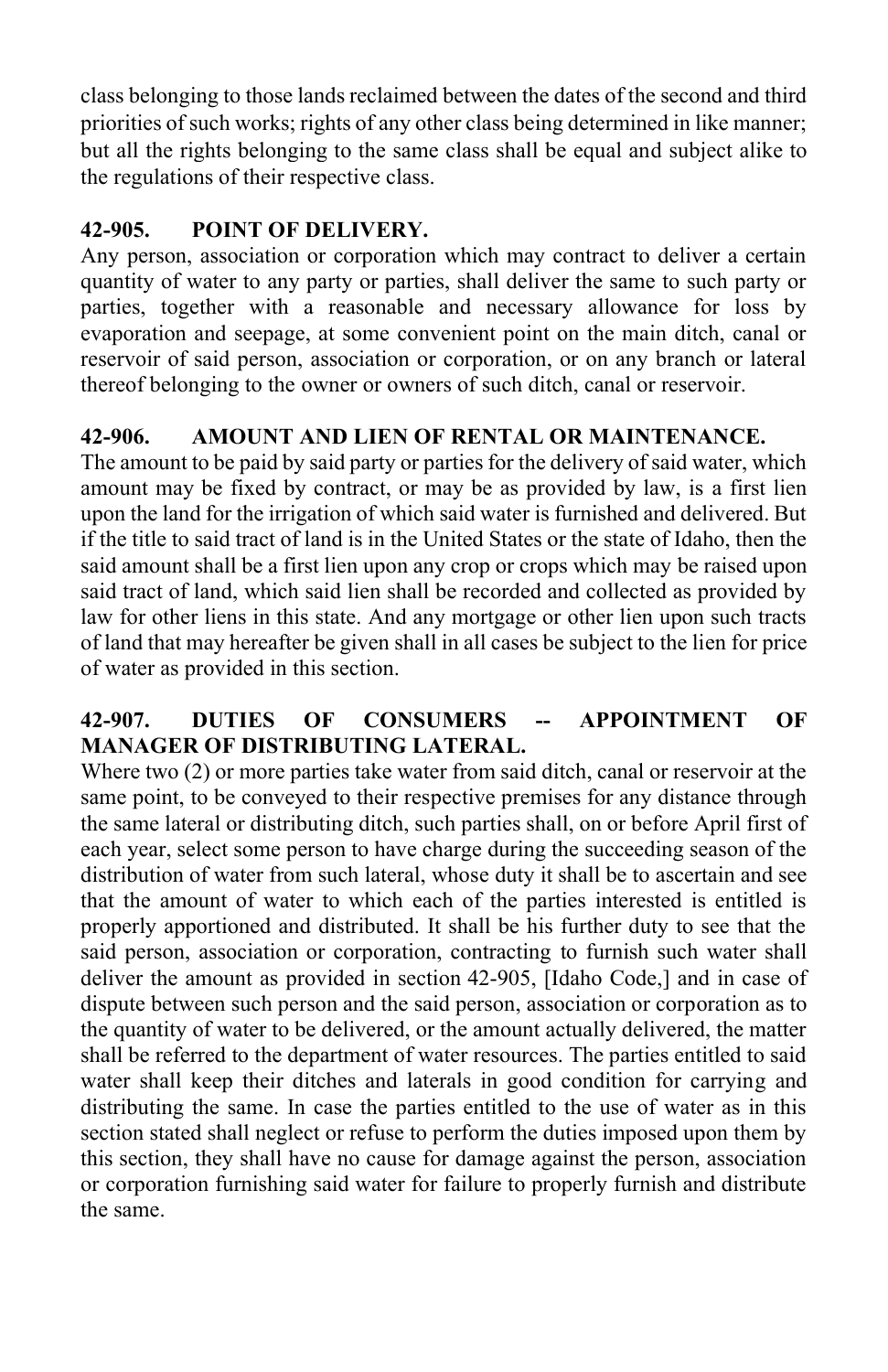# **42-908. MANAGER OF DISTRIBUTING LATERAL – ALTERNATIVE METHOD OF SELECTION.**

Wherever two or more persons take water from any main ditch, canal or reservoir, at the same point, to be conveyed to their respective premises for any distance through the same lateral or distributing ditch, as provided in section 42-905, [Idaho Code,] the person to be selected by such parties on or before April first of each year, as provided in section 42-907, [Idaho Code,] may be selected and appointed by a written instrument designating such person, signed by the majority of such persons so using the said ditch for their said water, and filed with the watermaster or other managing agent or director of such main canal, ditch or reservoir.

### **42-909. MANAGER OF DISTRIBUTING LATERAL – APPOINTMENT BY DISTRICT WATERMASTER – BY DIRECTORS OF IRRIGATION DISTRICT –PAYMENT**

# **OF COMPENSATION.**

If two (2) or more parties taking water from any main ditch, canal or reservoir at the same point to be conveyed to their respective premises for any distance, through the same lateral or distributing ditch, do not select a manager for said lateral, as provided in section 42-907[, Idaho Code,] or section 42-908, [Idaho Code,] the watermaster of the water district, shall on the written demand of any one or more of said parties, appoint a manager for said lateral, who shall have and exercise all the powers and perform all of the duties of a manager of the distributing lateral as provided in section 42-910[, Idaho Code]: provided, that if an irrigation district is owner of the main ditch, canal or reservoir, then the board of directors of such district shall, upon such demand, make such appointment.

The compensation of said manager shall be fixed by said watermaster, and shall be paid in the manner provided by section 42-910[, Idaho Code,] for the payment of expenses incurred by him. If not paid, it may be collected, with other damages in the action provided by said section: provided, that if an irrigation district is the owner of the main ditch, canal or reservoir, the board of directors of such district shall fix the compensation of said manager; and at the end of the irrigation season upon the request of such manager the secretary of such district shall prorate the amount of such compensation among the several parties taking water through such lateral, or distributing ditch upon the basis of the number of acres irrigated by each, and mail each a statement of the amount prorated to such party, requesting that remittance be made to such secretary for and on behalf of such manager. In the event such parties or either of them, not later than the date when irrigation district assessments are delinquent, remit to such secretary, he shall, upon receiving same, and without making any entry in his books of account, deliver it to such manager. Should such parties or either of them fail or refuse at such time to remit to said secretary, then such manager may collect as hereinbefore provided.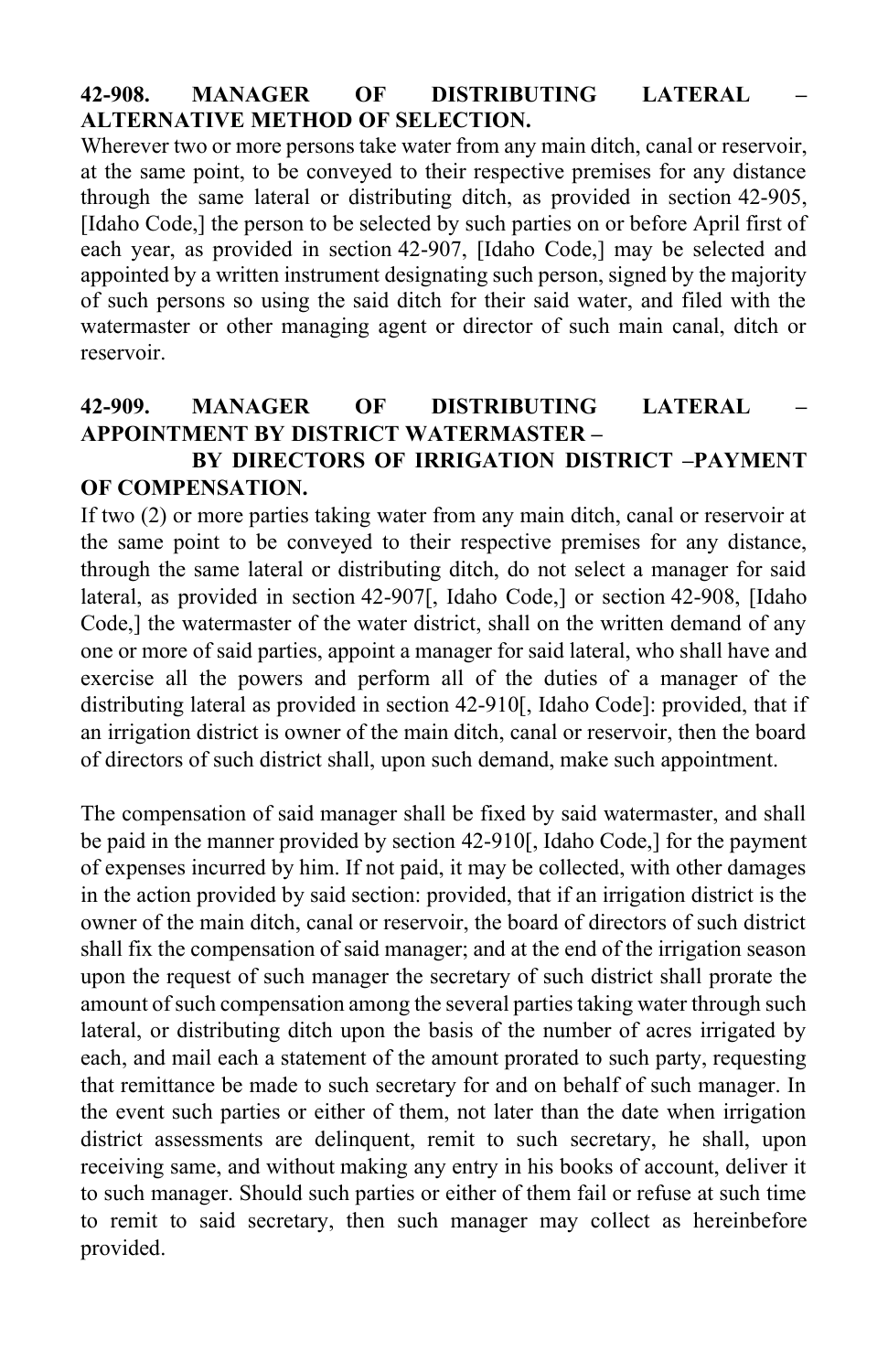# **42-910. DUTIES OF MANAGER OF DISTRIBUTING LATERAL – ASSESSMENT OF REPAIR AND**

#### **MAINTENANCE COSTS – APPEALS.**

Such person shall be known as the manager of such distributing lateral for the season for which he is selected, and in addition to the powers granted to him by section 42-907[, Idaho Code,] he shall have power to require of each user of such lateral such user's proportion of the amount of labor, material or money reasonably necessary for the proper repair and maintenance of such lateral, and to require measuring weirs, head-gates and checks to be installed for distributing the water among the users, and each user of such lateral shall furnish his proportion of such labor, material or money upon three (3) days' notice so to do, and, in default of so doing, such manager may employ other labor in his place, or furnish the material or money necessary, and such user shall pay to the manager the reasonable value of such material or labor so furnished by the manager, upon demand, in case of default in payment by such user the said manager may sue and collect the same in any court of competent jurisdiction, and in addition to all costs, the court shall allow said manager his reasonable attorney's fees incurred in that behalf.

In the event such water user or water users shall not furnish his or their respective share of such labor, material or money within three (3) days after notice so to do, as hereinabove provided, then said manager may, if he elects, notify the association or corporation delivering water into said distributing lateral of the failure, neglect or refusal of said water users or any of them to furnish his or their respective share of such labor, material or money for the proper repair and maintenance of such lateral or for the furnishing and installation of measuring weirs, head-gates and checks, and upon receipt of such notice said association or corporation may, if it chooses to do so, proceed to furnish all labor, material and money necessary for the proper repair and maintenance of such lateral and for the furnishing and installation of measuring weirs, head-gates and checks, or it may, if it chooses so to do, proceed to repair and maintain said laterals and furnish and install such measuring weirs, head-gates and checks as it shall deem necessary or proper for the distribution of water among the several water users. The cost of such repair and maintenance and the cost of furnishing and installing such measuring devices, head-gates, and checks shall be apportioned among the several water users on the basis of benefits derived therefrom by said water users, and the said association or corporation furnishing said funds or doing the aforesaid things or any of them shall within thirty days after completion thereof give each of such water users written notice of the amount or amounts to be paid by him and demand payment thereof. Should the water users or any of them desire to contest the assessment and apportionment made by such association or corporation, appeal may be taken from such assessment and apportionment to the district court in the county where the principal office of said association or corporation is located within ten (10) days after receipt of said notice and demand for payment, in the same manner as in the case of appeals from the boards of county commissioners.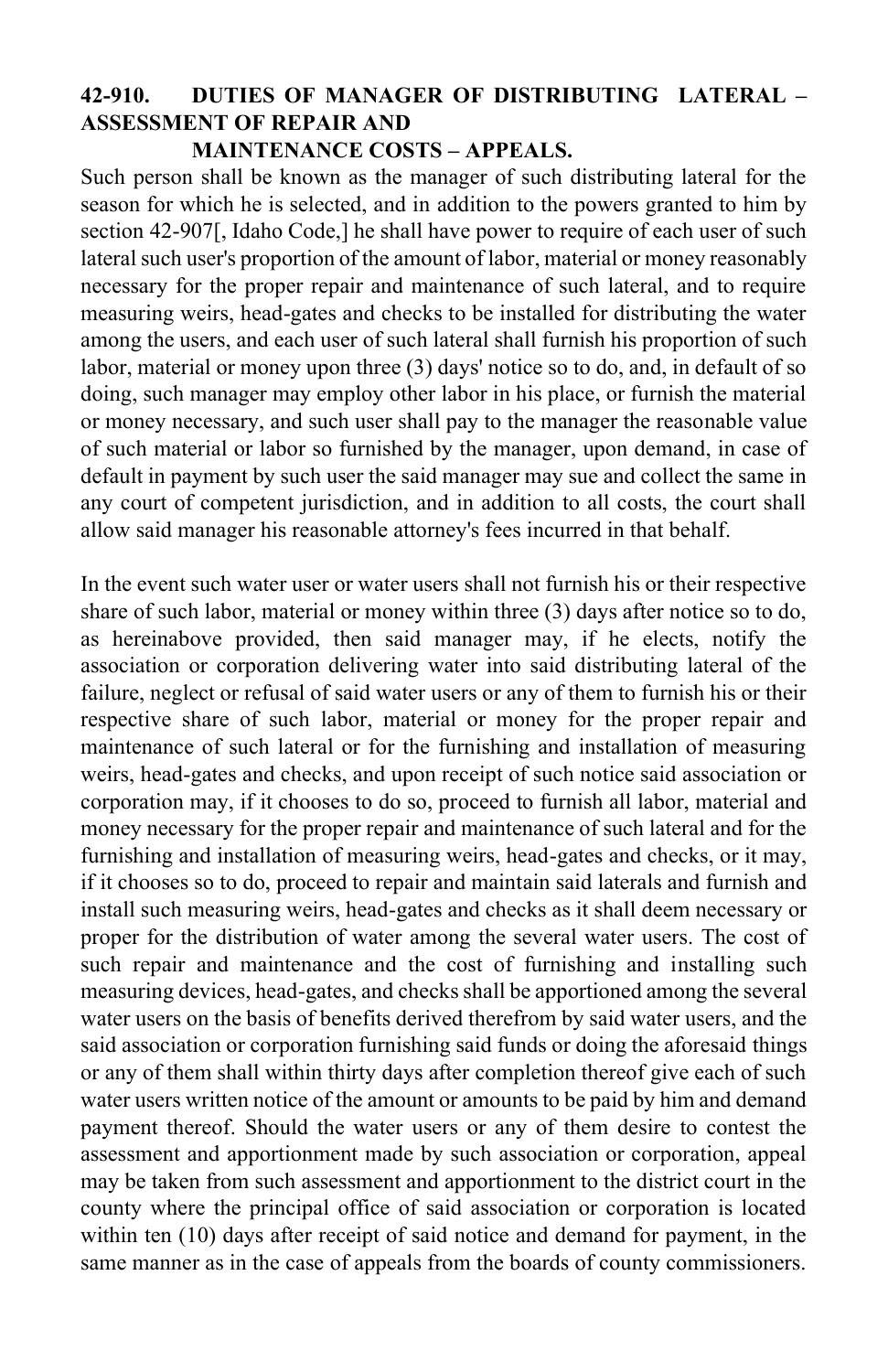In case of appeal any sum or sums determined by said district court to be due, or in the event no appeal is taken then any sum or sums determined by such association or corporation to be due from any water users, shall be paid by such water user within ninety (90) days and the said association or corporation may refuse to deliver any water to any such water user until the amount due shall have been paid in full.

# **42-911. USERS OF WATER DEFINED.**

The term "users of water" from a community ditch shall be understood to include the owner of the land on which the water is used, or any tenant or other person in possession and control of said premises.

# **42-912. COMPANY TO FURNISH WATER ON DEMAND.**

Any person, company or corporation owning or controlling any canal or irrigation works for the distribution of water under a sale or rental thereof, shall furnish water to any person or persons owning or controlling any land under such canal or irrigation works for the purpose of irrigating such land or for domestic purposes, upon a proper demand being made and reasonable security being given for the payment thereof: provided, that no person, company or corporation shall contract to deliver more water than such person, company or corporation has a title to, by reason of having complied with the laws in regard to the appropriation of the public waters of this state.

# **42-913. APPLICATION FOR WATER.**

Any person or persons owning or controlling land which has or has not been irrigated from any such canal, shall on or before January first of any year, inform the owner or person in control of such canal whether or not he desires the water from said canal for the irrigation of land during the succeeding season, stating also the quantity of water needed. In distributing water from any such canal, ditch or conduit during any season, preference shall be given to those applications for water for land irrigated from said canal the preceding season, and a surplus of water, if any there be, shall be distributed to the lands in the numerical order of the applications for it. But no demand for the purchase of a so called perpetual water right, or any contract fixing the annual charges or the quantity of water to be used per acre, shall be imposed as a condition precedent to the delivery of water annually as provided in this chapter; but the consumer of water shall be the judge of the amount and the duty of the water required for the irrigation of his land; and the annual charges to be made and to be fixed under the further provisions of this title, shall hereafter be based upon the quantity of water delivered to consumers, and shall not in any case depend upon the number of acres irrigated by means of such amount of water delivered.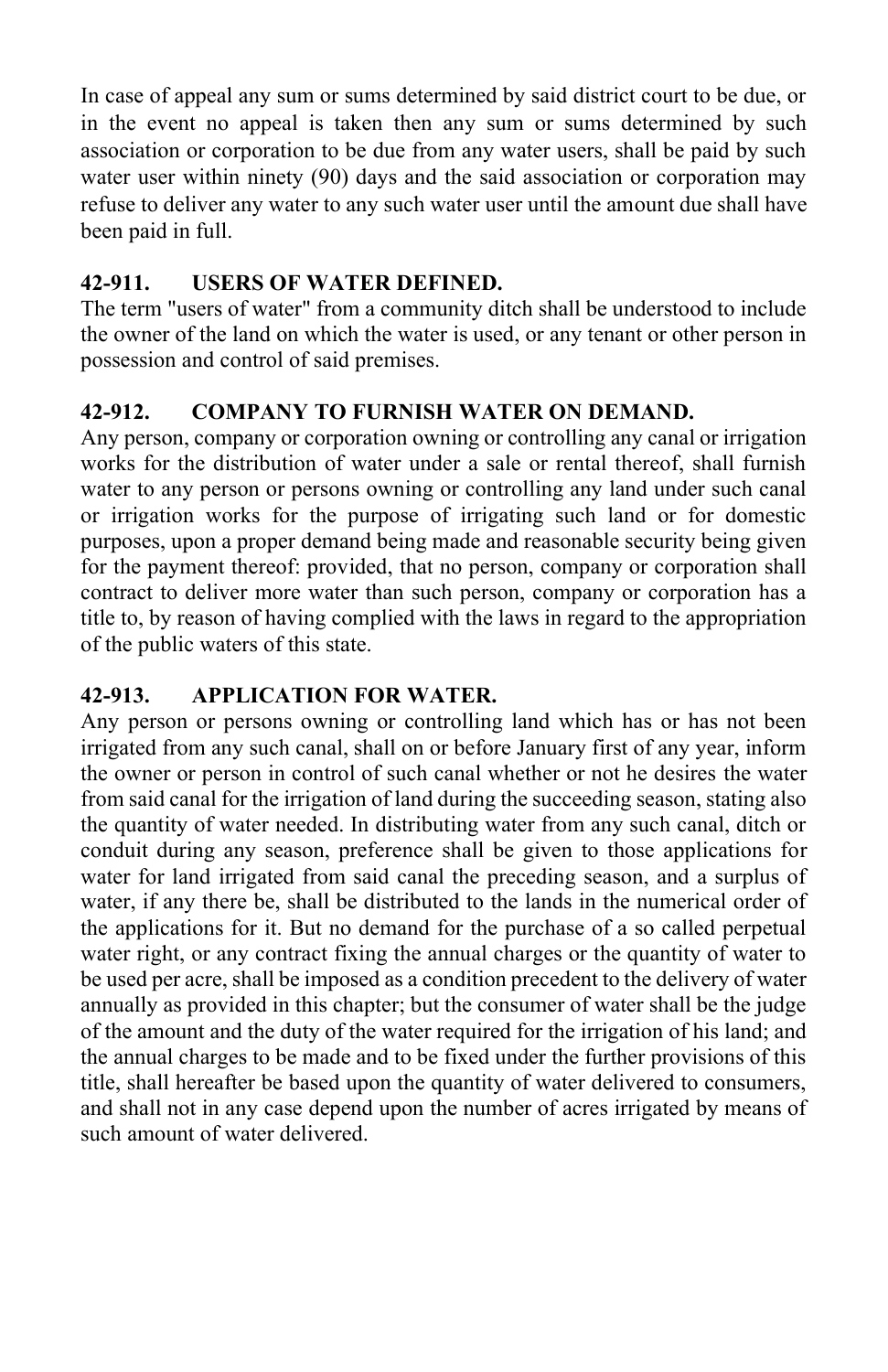### **42-914. SALE OR RENTAL CONSTITUTES A DEDICATION – DOMESTIC PURPOSES CONSTRUED – LIABILITY FOR VIOLATION.**

Whenever any waters have been or shall be appropriated or used for agricultural or domestic purposes under a sale, rental or distribution thereof, such sale, rental or distribution shall be deemed an exclusive dedication to such use upon the tract of land for which such appropriation or use has been secured, and, whenever such waters so dedicated shall have once been sold, rented or distributed to any person who has settled upon or improved land for agricultural purposes with the view of receiving the benefit of such water under such dedication, such person, his heirs, executors, administrators, successors or assigns, shall not thereafter be deprived of the annual use of the same when needed for agricultural or domestic purposes upon the tract of land for which such appropriation or use has been secured, or to irrigate the land so settled upon or improved, upon payment therefore, and compliance with such equitable terms and conditions as to the quantity used and times of use as may be prescribed by law. "Domestic purposes" shall not be construed to include any manner of land irrigation. Any person, association or corporation violating any of the provisions of this section, shall be liable for all damage to any party or parties injured thereby, which damage shall be determined by the proper court.

# **42-915. CONSUMER'S TITLE NOT AFFECTED BY TRANSFER OF DITCH.**

When any payment is made under the terms of a contract, by means of which payment a perpetual right to the use of water necessary to irrigate a certain tract of land is secured, said water right shall forever remain a part of said tract of land, and the title to the use of said water can never be affected in any way by any subsequent transfer of the canal or ditch property or by any foreclosure or any bond, mortgage or other lien thereon; but the owner of said tract of land, his heirs or assigns, shall forever be entitled to the use of the water necessary to properly irrigate the same, by complying with such reasonable regulations as may be agreed upon, or as may from time to time be imposed by law. And said payment for said water right shall be a release of any bond or mortgage upon the canal property of the person or company from whom such right is purchased or their successors or assigns, to the amount of such water right thus purchased and paid for, and said person or company from whom such water right is purchased shall furnish to the party or parties purchasing such right a release, or a good and sufficient bond for a release, from said mortgage or bonded indebtedness to the amount of the water right thus purchased.

# **42-916. LIABILITY FOR WASTE OF WATER.**

No person entitled to the use of water from any such ditch or canal, must, under any circumstances, use more water than good husbandry requires for the crop or crops that he cultivates; and any person using an excess of water, is liable to the owner of such ditch or canal for the value of such excess; and in addition thereto,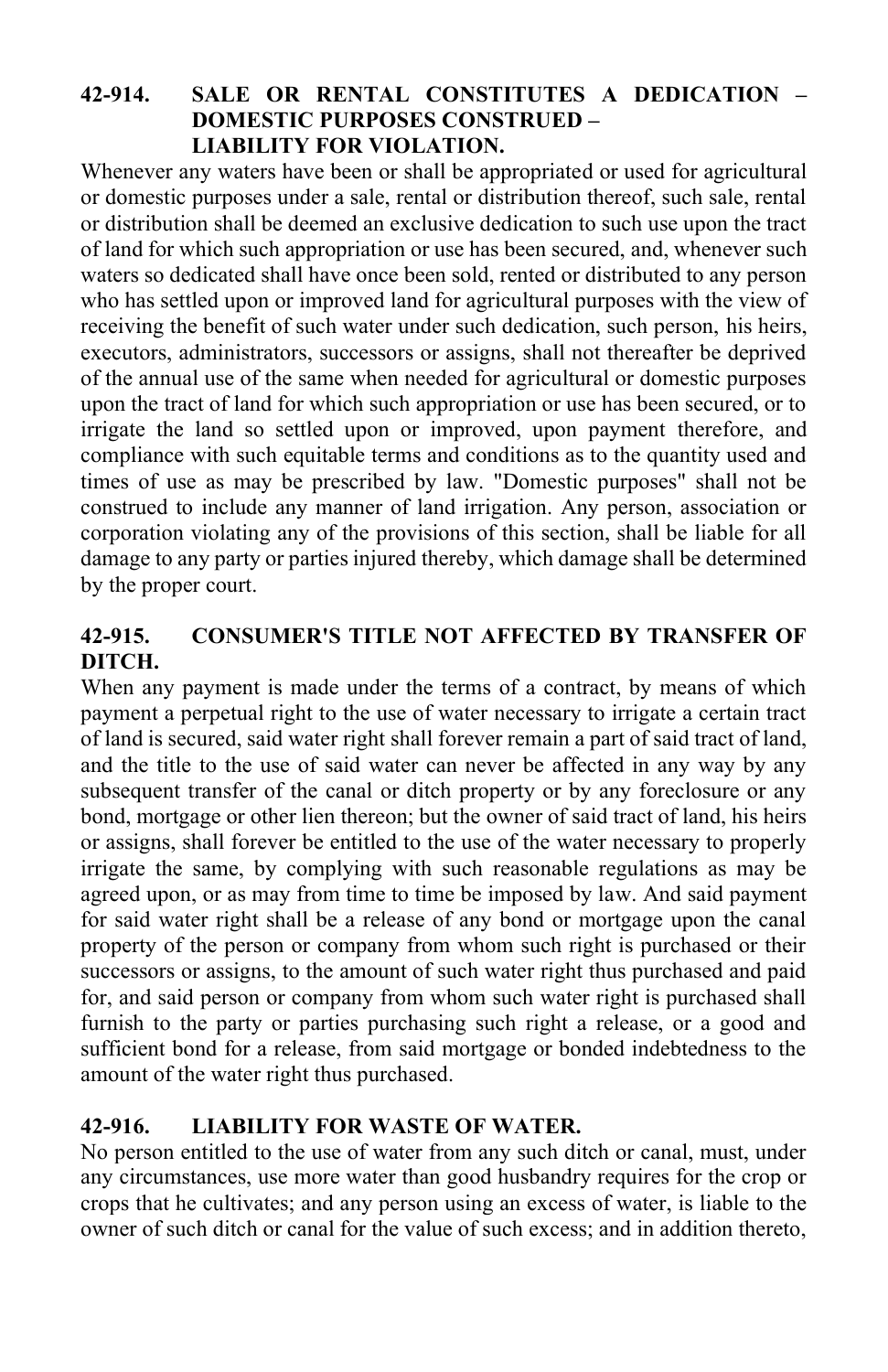is liable for all damages sustained by any other person, who would have been entitled to the use of such excess water, as fixed by this section.

#### **TITLE 42**

#### **CHAPTER 12**

#### **MAINTENANCE AND REPAIR OF DITCHES**

# **42-1208. EASEMENTS, RIGHTS-OF-WAY, AND OTHER REAL PROPERTY NOT SUBJECT TO ADVERSE POSSESSION.**

The easements, rights-of-way, or real property owned by irrigation districts, Carey act operating companies, nonprofit irrigation entities, lateral ditch associations, and drainage districts are not subject to adverse possession. No person shall prevent free access of authorized personnel on such easements, rights-of-way, or other real property, or construct any obstruction on such easements, rights-of-way, or other real property in an effort to adversely possess said easement, right-ofway, or other real property.

#### **TITLE 43**

#### **CHAPTER 15**

#### **MISCELLANEOUS PROVISIONS OF DISTRICT LAW**

#### **43-1505. IRRIGATION LATERAL DISTRICTS.**

For the purpose of constructing, operating, and managing water in distributing systems by means of laterals, sub laterals, ditches, flumes, and pipe lines, an irrigation lateral district may be organized and created within the territory already organized as an irrigation district, in the same manner and by the same process required by the provisions of this title, for the creation of an irrigation district from unorganized territory, and such interior irrigation lateral district, when organized shall through its board of directors, other officers and employees have all necessary powers for the purpose of its creation conferred by this title upon the original irrigation district, including the power to issue, negotiate and sell bonds payable and secured as is in this title provided; to build and construct new works and to levy assessments and taxes necessary for the purpose of conducting its affairs in the same manner and by the same process as are by this title provided in the case of irrigation districts; provided, however, it is distinctly understood that the negotiation and sale of coupons bonds and levying of assessments and taxes and incurring of debts and obligations by any such irrigation lateral district shall not in any way or manner affect any of the bonds, assessments, taxes, or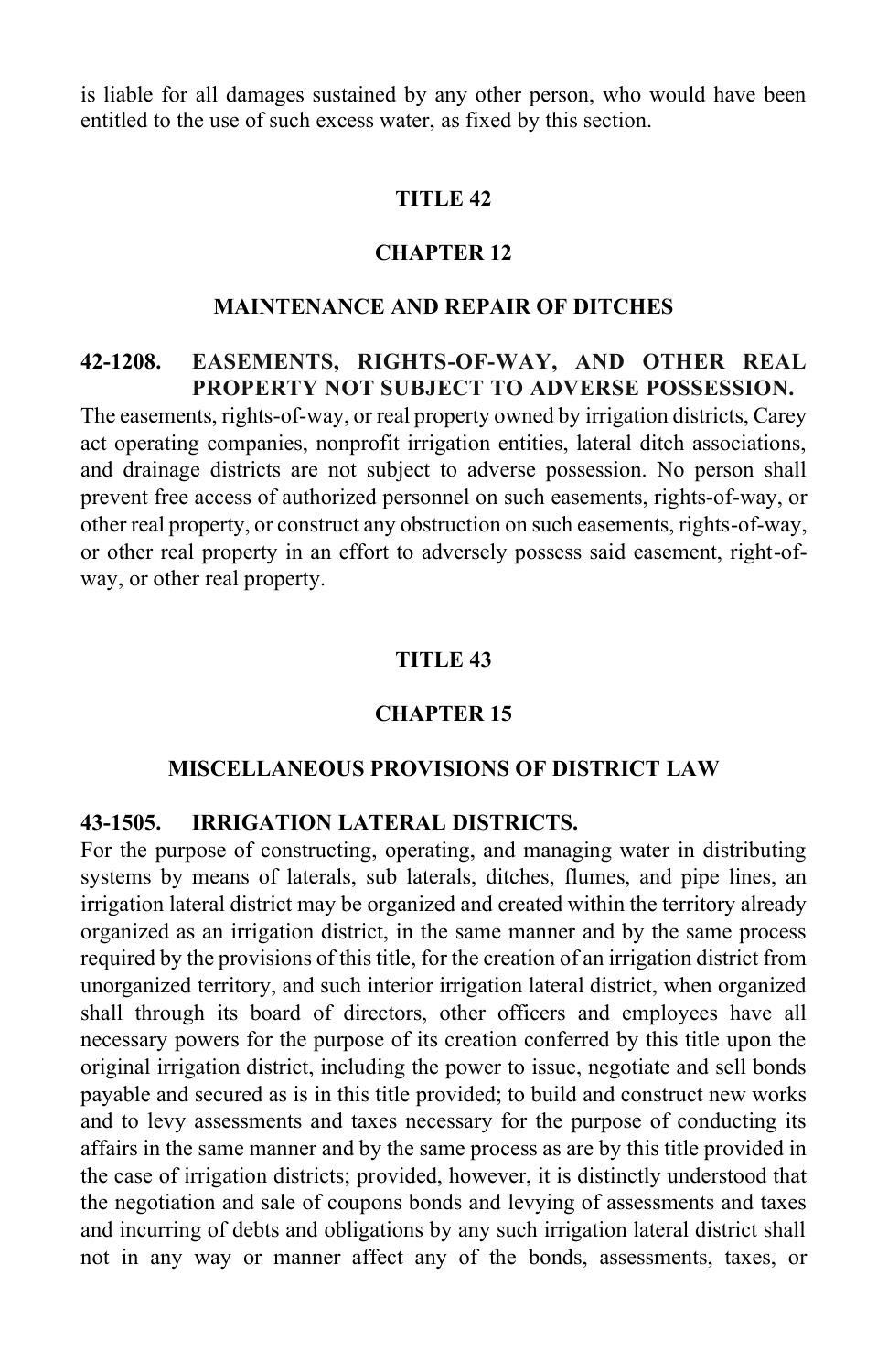obligations of the irrigation district of which it is a part and shall not in any way or manner limit the power of such original irrigation district to incur the indebtedness, levying of assessments and issue its bonds for any of the purposes for which such district is by this title entitled to levy or issue the same.

# **TITLE 18**

# **CHAPTER 1**

# **PRELIMINARY PROVISIONS**

# **18-113. PUNISHMENT FOR MISDEMEANOR.**

(1) Except in cases where a different punishment is prescribed in this code, every offense declared to be a misdemeanor, is punishable by imprisonment in a county jail not exceeding six (6) months, or by a fine not exceeding one thousand dollars (\$1,000), or by both.

(2) In addition to any other punishment prescribed for misdemeanors in specific statutes of the Idaho Code, the court may also impose a fine of up to one thousand dollars (\$1,000). This paragraph shall not apply if the specific misdemeanor statute provides for the imposition of a fine.

# **18-113A. PUNISHMENT FOR INFRACTION.**

Every offense declared to be an infraction is punishable only by a penalty not exceeding three hundred dollars (\$300) as provided in this section and no imprisonment. The penalty for an infraction shall be:

- (1) The amount set by statute;
- (2) Subject to subsection (1) of this section, the amount set as a fixed penalty for that infraction as of January 1, 2014, by the Idaho supreme court infraction rule 9, excepting subsection (38) of infraction rule 9 for "other infractions";
- (3) The amount set by city or county ordinance for which the city or county has authority to impose a penalty and which is not otherwise set under subsection (1) or (2) of this section; or
- (4) Fifteen dollars and fifty cents (\$15.50) for an infraction without a specific penalty set under subsection (1), (2) or (3) of this section.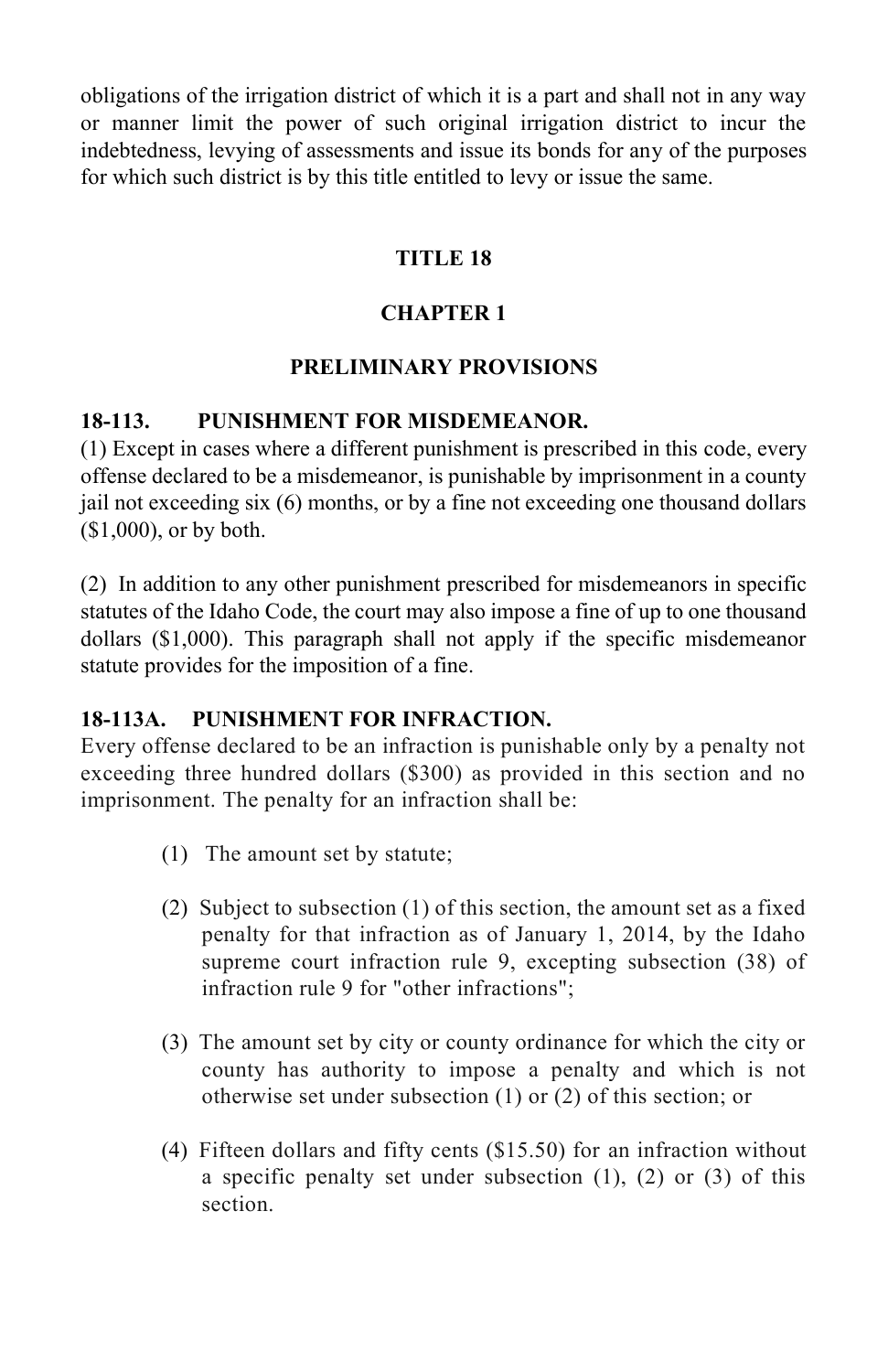# **18-113B. INCARCERATION OF JUVENILES FOR MISDEMEANOR OR FELONY OFFENSES.**

(1) Juveniles committing offenses which lie outside the scope of the juvenile corrections act, chapter 5, title 20, Idaho Code, and not charged under section 20- 508 or 20-509, Idaho Code, may, in the discretion of a court or arresting officer, be placed in a juvenile detention facility or juvenile shelter care facility rather than in a county jail pending arraignment or trial, if arrested or held on bond. The option of placing a juvenile in such a facility shall not affect the misdemeanor or felony status of the offense.

(2) Juveniles committing offenses which lie outside the scope of the juvenile corrections act, chapter 5, title 20, Idaho Code, and not charged under section 20- 508 or 20-509, Idaho Code, may, in the discretion of the court, be sentenced:

- (a) To serve time in a juvenile detention facility rather than in a county jail; or
- (b) To serve time in a community sentencing alternative when a mandatory minimum period of incarceration is not required by statute.

The option of placing a juvenile in such a facility shall not affect the misdemeanor or felony status of the offense.

# **TITLE 18**

# **CHAPTER 43**

#### **IRRIGATION WORKS**

#### **18-4301. INTERFERENCE WITH DITCHES, CANALS, LATERALS, DRAINS OR RESERVOIRS.**

Every person who shall, without authority of the owner or managing agent, and with intent to defraud, take water from any canal, ditch, lateral, drain, flume or reservoir, used for the purpose of holding, draining or conveying water for manufacturing, agricultural, mining, or domestic uses, or who shall, without like authority, raise, lower, or otherwise disturb, any gate or other appurtenance thereof used for the control or measurement of water, or who shall empty or place, or cause to be emptied or placed, into any such canal, ditch, lateral, drain, flume, or reservoir, any rubbish, filth, or obstruction to the free flow of water, is guilty of a misdemeanor.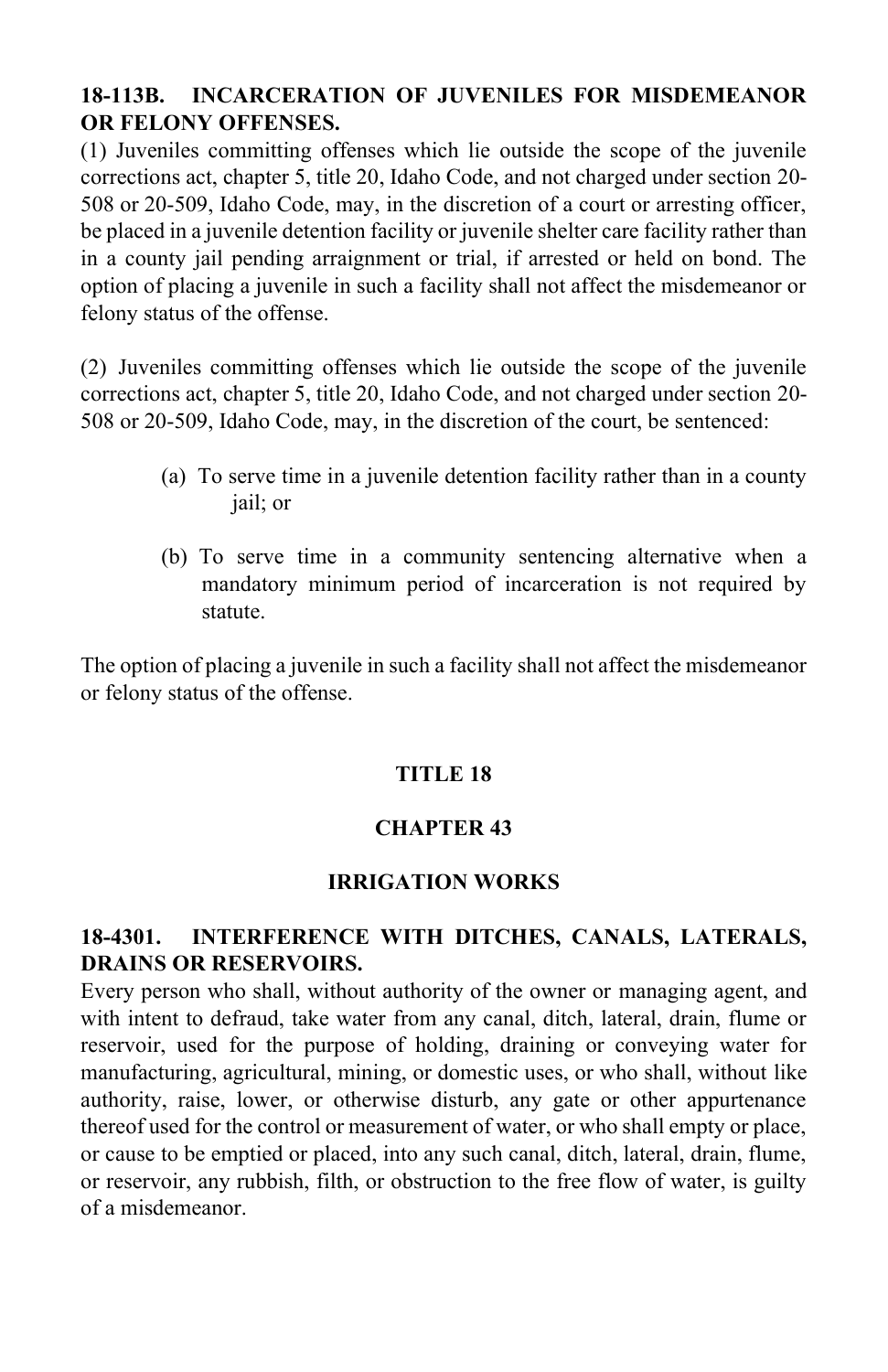# **18-4302. WASTING WATER USED FOR IRRIGATION.**

Any person or persons, who shall willfully or wantonly waste any of the waters of any stream, the waters of which are used for irrigation, to the detriment of any claimant of such water for irrigation purposes, by diverting the same for an unnecessary use or purpose, or by allowing such water to waste by running into depressions or dry channels so that the same cannot be used for irrigation, nor reach the original channel of the stream from which it has been diverted, are guilty of a misdemeanor.

# **18-4303. OBSTRUCTION OF OVERFLOW, GAUGE OR WATERWAY IN DAM.**

Any person or persons who shall obstruct any overflow, gauge or waterway, placed in any dam by order of any water master, so as to impede the flow of water over such dam as regulated by the water master, shall be guilty of a misdemeanor.

# **18-4304. WRONGFUL DIVERSION OF WATER.**

Any person who without the consent of the water master of the district, diverts any water from a ditch or channel where it has been placed, or caused or left to run by the water master or his deputies, or who shuts or opens any ditch, gate or dam, or in any way impedes or increases the flow of water in any stream or ditch diverting water from a stream, while the same is under the charge of a water master, or who cuts away any embankment of a stream, whereby the water of such stream is diverted, or breaks, injures, or removes any gate, flume or other device used for the equitable distribution of the water of such stream by the water master, shall be guilty of a misdemeanor.

# **18-4305. INTERFERENCE WITH HEADGATE -- CUTTING BANKS OF STREAM.**

If any obstruction shall be wilfully and maliciously placed on any overflow gauge in any stream of water which is used for irrigation and is under control of a water master, and such obstruction retards or impedes the free overflow of the water of such stream, thereby increasing the pressure against a headgate through which water is diverted by means of such dam, or if any headgate regulated by a water master shall be removed, broken, injured or interfered with so as to disturb the distribution of the water as regulated by the water master, or if any bank of the natural stream, the water of which is being used for irrigation and is being distributed by a water master, shall be cut away so as to increase the flow of water from such stream, thereby interfering with the distribution of the water as regulated by a water master, the person or persons so interrupting the flow of said water as aforesaid, shall be guilty of a misdemeanor.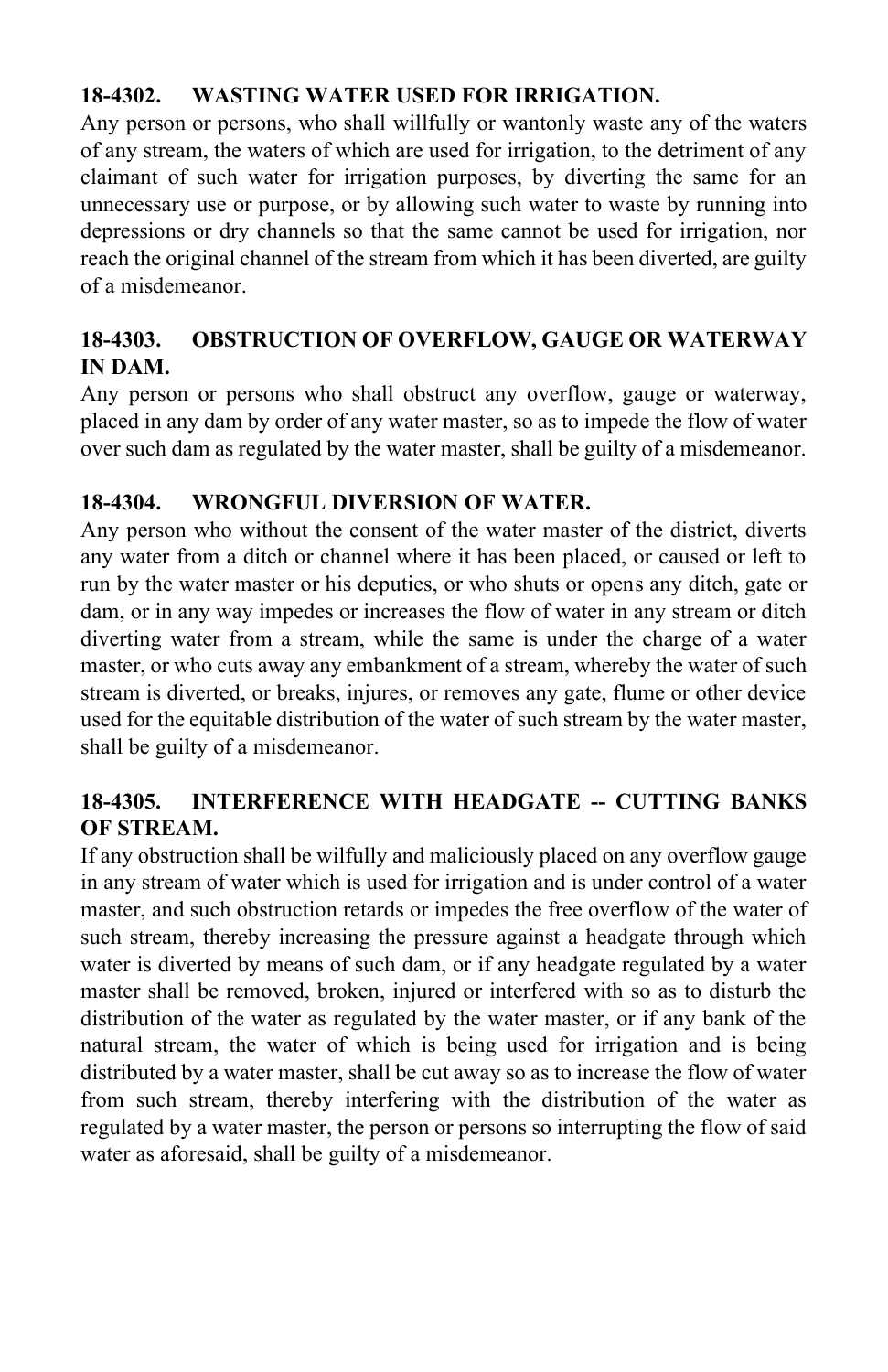# **18-4306. INJURIES TO DITCHES, CANALS, LATERALS, DRAINS AND APPURTENANCES.**

Any person or persons, who shall willfully cut, break, damage, or in any way interfere with any ditch, canal, lateral, drain, headgate, or any other works in or appurtenant thereto, the property of another person, irrigation district, drainage district, canal company, corporation, or association of persons, and whereby water is conducted to any place for beneficial use or purposes, and when said canal, headgate, ditch, lateral, drain, dam, or appurtenance is being used or is to be used for said conduct or drainage of water, shall be guilty of a misdemeanor.

# **18-4307. INJURY TO MEASURING DEVICES.**

Any person or persons who shall cut, break, injure, destroy, enlarge, change, or alter any headgate, sluiceway, weir, water box, or other measuring device, the property of any irrigation district, corporation or association of persons, or in the possession of, or in the use of, said irrigation district, corporation, or association, or the property of another, shall be guilty of a misdemeanor.

Any person or persons who shall change, alter, destroy, disturb, enlarge, or interfere with any headgate, dam, weir, water box, or other measuring device, made, placed, used or regulated by any duly appointed, elected, or authorized water master, deputy water master, ditch walker, ditch rider, engineer, or other authorized agent of any irrigation company, corporation or association or person, when said measuring device is being used or is to be used for the measurement of water, shall be guilty of a misdemeanor.

# **18-4308. CHANGE OF DITCH, CANAL, LATERAL, DRAIN OR BURIED IRRIGATION CONDUIT.**

Where any ditch, canal, lateral or drain has heretofore been, or may hereafter be, constructed across or beneath the lands of another, the person or persons owning or controlling the said land, shall have the right at his own expense to change said ditch, canal, lateral, drain or buried irrigation conduit to any other part of said land, but such change must be made in such a manner as not to impede the flow of the water therein, or to otherwise injure any person or persons using or interested in such ditch, canal, lateral, drain or buried irrigation conduit. Any increased operation and maintenance shall be the responsibility of the landowner who makes the change.

A landowner shall also have the right to bury the ditch, canal, lateral or drain of another in pipe on the landowner's property, provided that the pipe, installation and backfill reasonably meet standard specifications for such materials and construction, as set forth in the Idaho standards for public works construction or other standards recognized by the city or county in which the burying is to be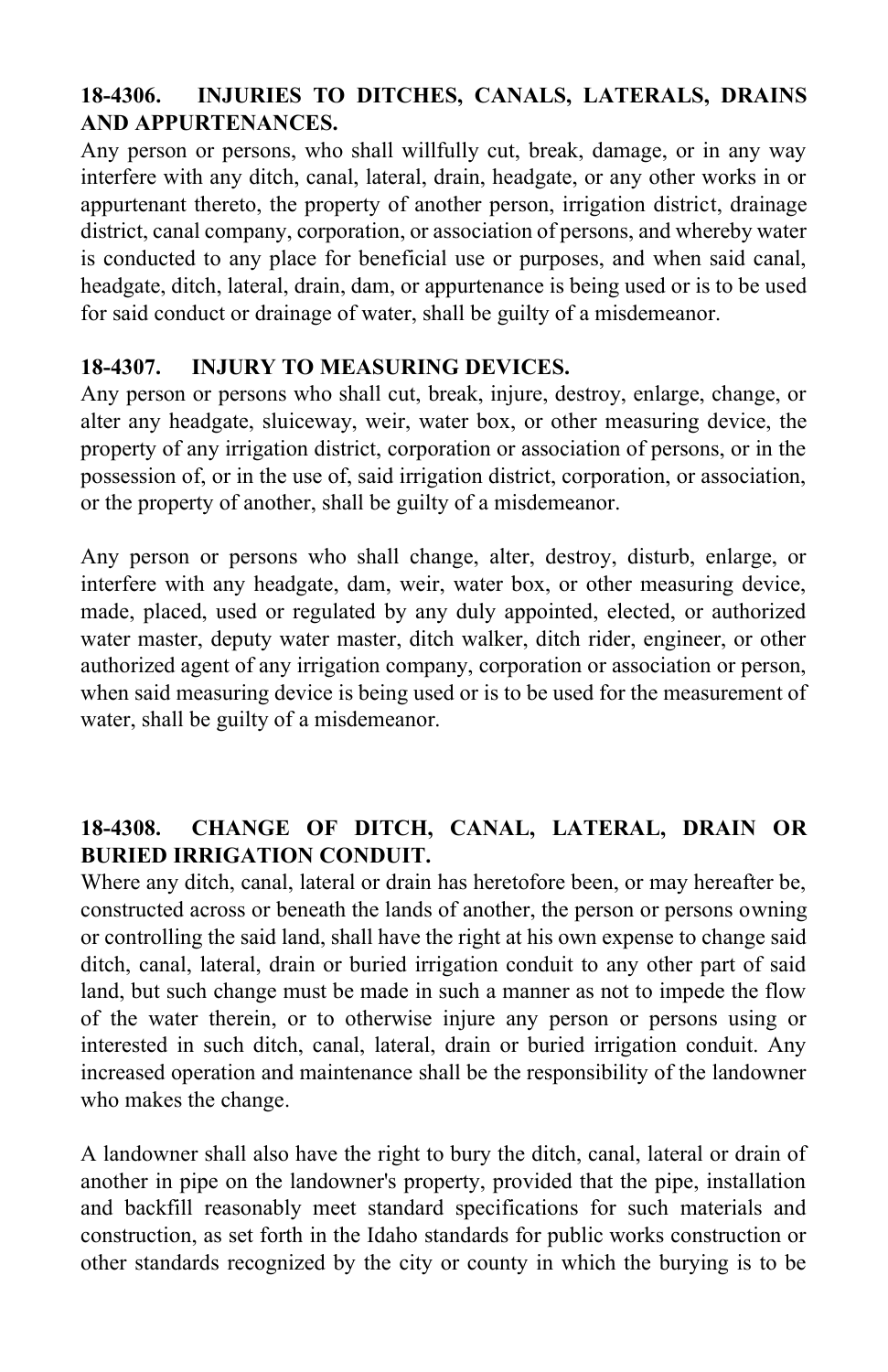done. The right and responsibility for operation and maintenance shall remain with the owner of the ditch, canal, lateral or drain, but the landowner shall be responsible for any increased operation and maintenance costs, including rehabilitation and replacement, unless otherwise agreed in writing with the owner.

The written permission of the owner of a ditch, canal, lateral, drain or buried irrigation conduit must first be obtained before it is changed or placed in buried pipe by the landowner.

While the owner of a ditch, canal, lateral, drain or buried irrigation conduit shall have no right to relocate it on the property of another without permission, a ditch, canal, lateral or drain owner shall have the right to place it in a buried conduit within the easement or right-of-way on the property of another in accordance with standard specifications for pipe, materials, installation and backfill, as set forth in the Idaho standards for public works construction or other standards recognized by the city or county in which the burying is to be done, and so long as the pipe and the construction is accomplished in a manner that the surface of the owner's property and the owner's use thereof is not disrupted and is restored to the condition of adjacent property as expeditiously as possible, but no longer than thirty (30) days after the completion of construction. A landowner shall have the right to direct that the conduit be relocated to a different route than the route of the ditch, canal, lateral or drain, provided that the landowner shall agree in writing to be responsible for any increased construction or future maintenance costs necessitated by said relocation. Maintenance of the buried conduit shall be the responsibility of the conduit owner.

Any person or persons who relocate or bury a ditch, canal, lateral or drain contrary to the provisions of this section shall be guilty of a misdemeanor.

# **18-4309. UNAUTHORIZED TAMPERING WITH MEASURING DEVICES.**

Every person who shall willfully waste water for irrigation, or who shall willfully open, close, change or disturb, or interfere with, any headgate or water box or valve or measuring or regulating device, without authority, shall be guilty of a misdemeanor. The water masters or their assistants, within their district, shall have power to arrest any person or persons offending and turn them over to the sheriff or the nearest peace officer of the county in which such offense is committed, and immediately upon delivering such person so arrested into the custody of either of such officers, it shall be the duty of the water master making such arrest to make complaint, in writing and under oath, before the magistrate judge of such county, against the person so arrested.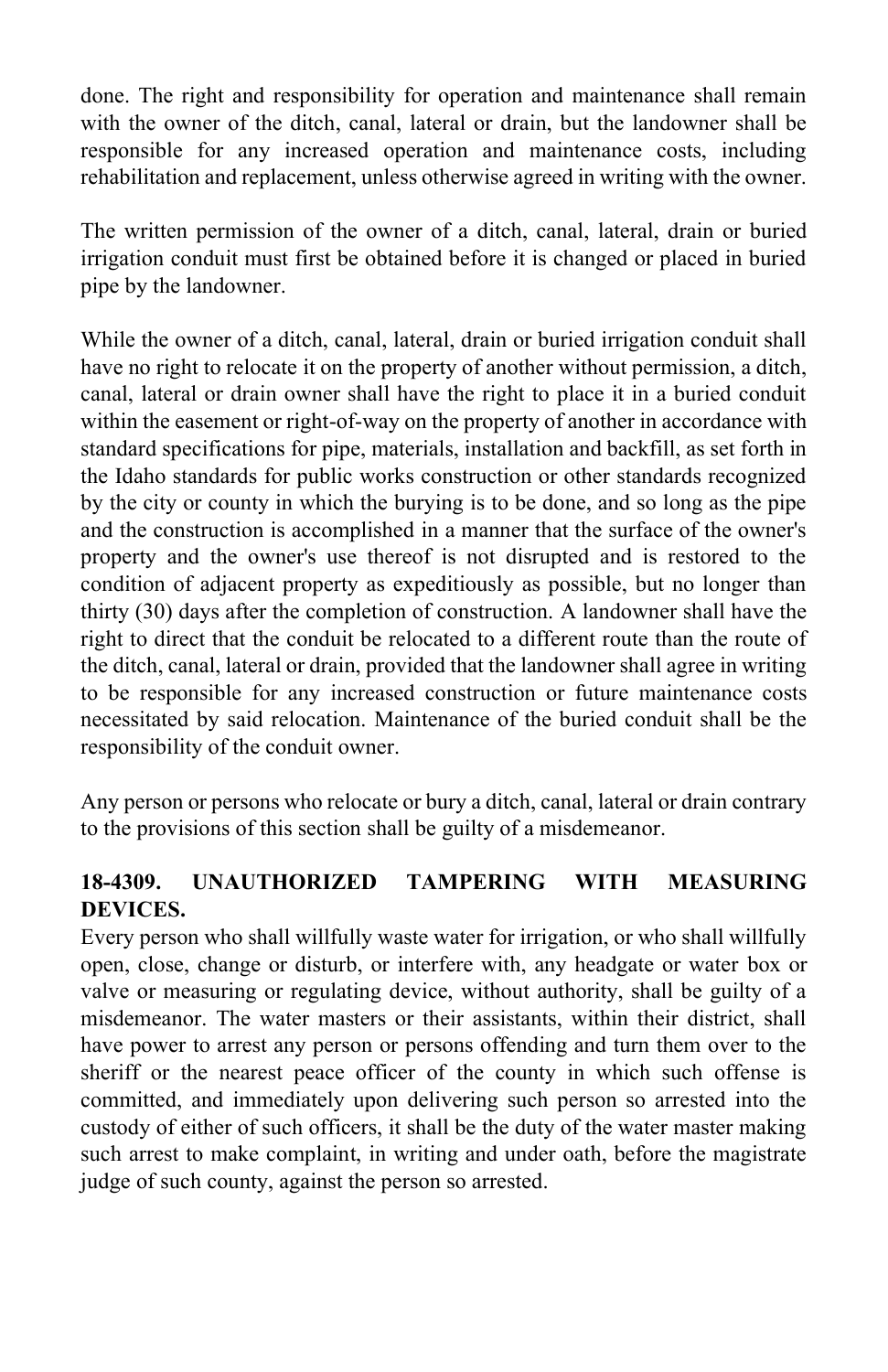# **18-4310. NEGLECT TO DELIVER WATER – INTERFERENCE WITH DELIVERY.**

Any superintendent or any person having control or charge of the said ditch, canal or conduit, who shall willfully neglect or refuse to deliver water as provided in chapter 9, of title 42, or person or persons who shall prevent or interfere with the proper delivery of water to the person or persons having a right thereto, shall be guilty of a misdemeanor; and the owner or owners of such ditch, canal or conduit shall be liable in damages to the person or persons deprived of the use of water to which they were entitled as provided in said chapter 9.

(For the sake of uniformity, a common spelling of one word for "watermaster" is used in Title 18, Chapter 43, Idaho Code)